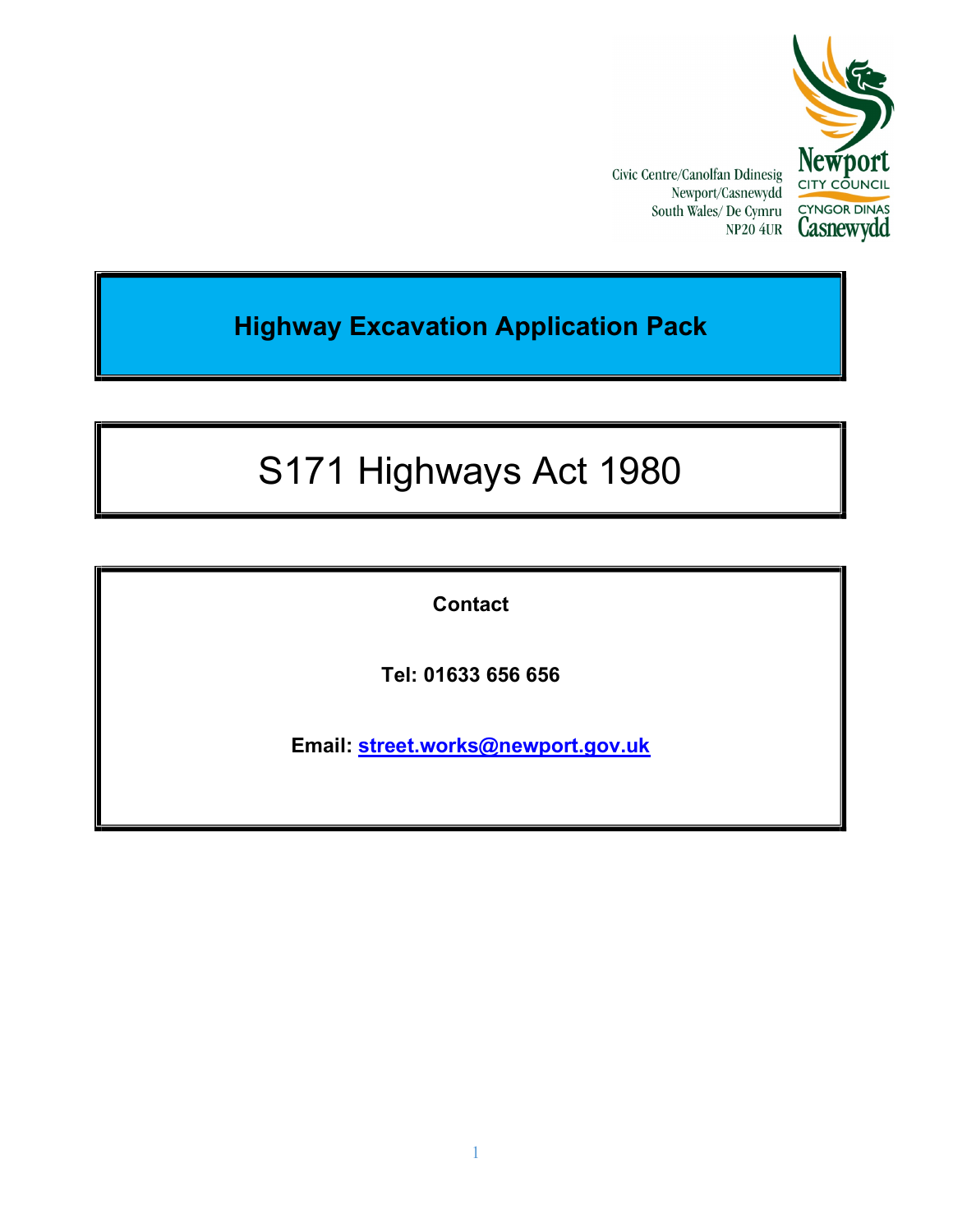# PLEASE NOTE THE FOLLOWING

### FAILURE TO OBSERVE THE RELEVANT SECTIONS OF s171 OF THE HIGHWAYS ACT 1980 MAY RESULT IN PROSECUTION.

FAILURE TO SUPPLY ALL THE REQUIRED INFORMATION WILL RESULT IN THE APPLICATION BEING RETURNED.

THE COUNCIL WILL NOT RETAIN ANY INFORMATION AND THE APPLICATION WILL NOT BE PROCESSED.

THE PERMANENT REINSTATEMENT SHALL BE GUARANTEED BY THE LICENCEE FOR A PERIOD OF 2 YEARS FROM THE DATE OF THE REINSTATEMENT, EXCEPT WHERE THE EXCAVATION DEPTH IS OVER 1.5 METRES WHEN THE GUARANTEE PERIOD SHALL BE 3 YEARS.

NO WORKS ARE TO BE UNDERTAKEN IN THE HIGHWAY BEFORE CONSENT HAS BEEN GRANTED.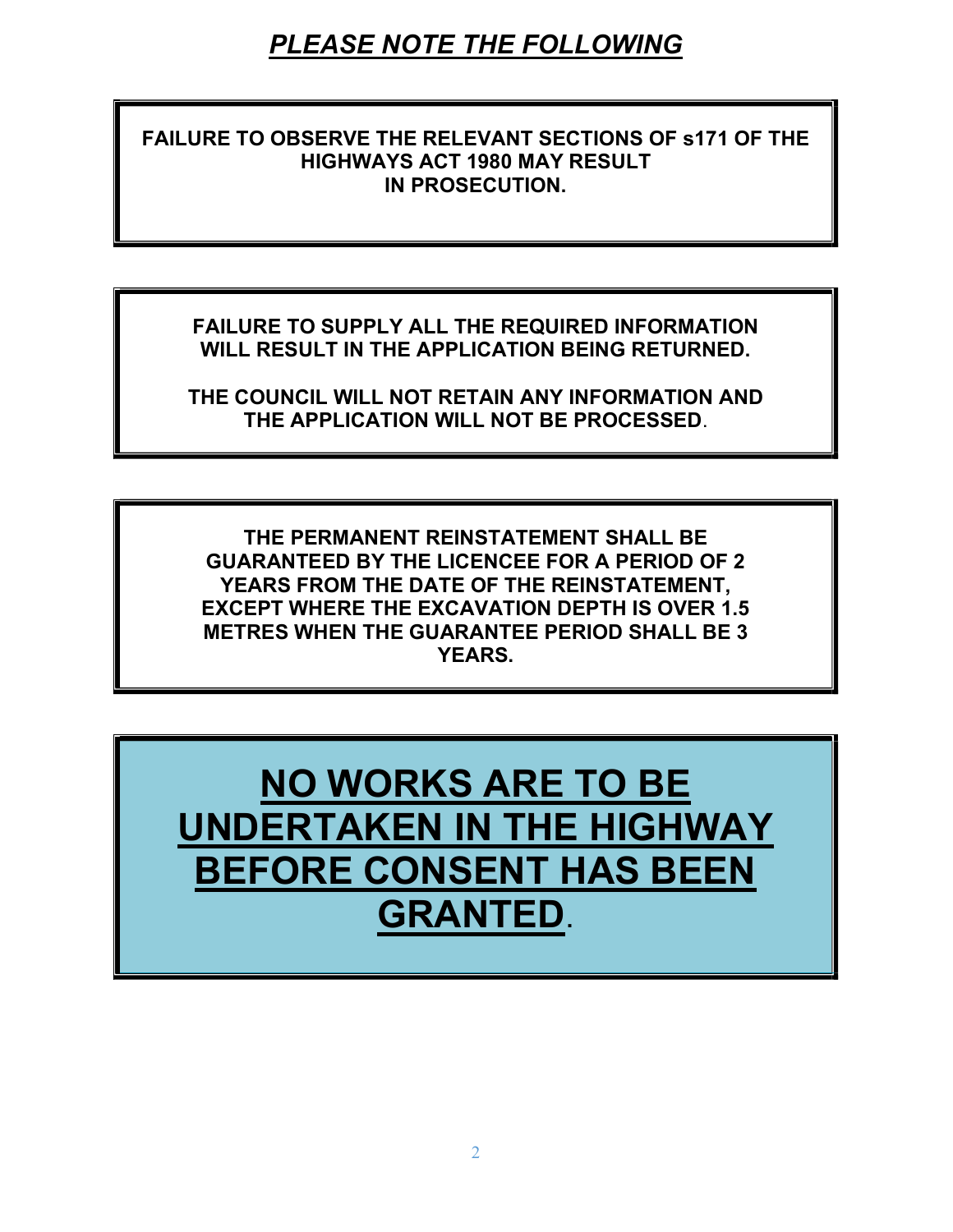# **CONTENTS**

| Page 4     |                | <b>Traffic Management Act 2004 / Notes of Guidance</b><br>for Applicants |
|------------|----------------|--------------------------------------------------------------------------|
| Page 5-7   | ۰              | <b>Highway Excavation Application / Standard</b><br><b>Conditions</b>    |
| Page 8-10  | $\blacksquare$ | Form HWL1 Application for Highway<br><b>Excavation</b>                   |
| Page 11    |                | Form HWL2 Notice of work                                                 |
| Page 12-13 | $\blacksquare$ | Form HWL3 Registration of Works / Reinstatement                          |
| Page 14-15 |                | Application for use of portable traffic lights /<br><b>Conditions</b>    |
| Page 16    |                | <b>Registration of works</b>                                             |
| Page 17    |                | <b>Check list</b>                                                        |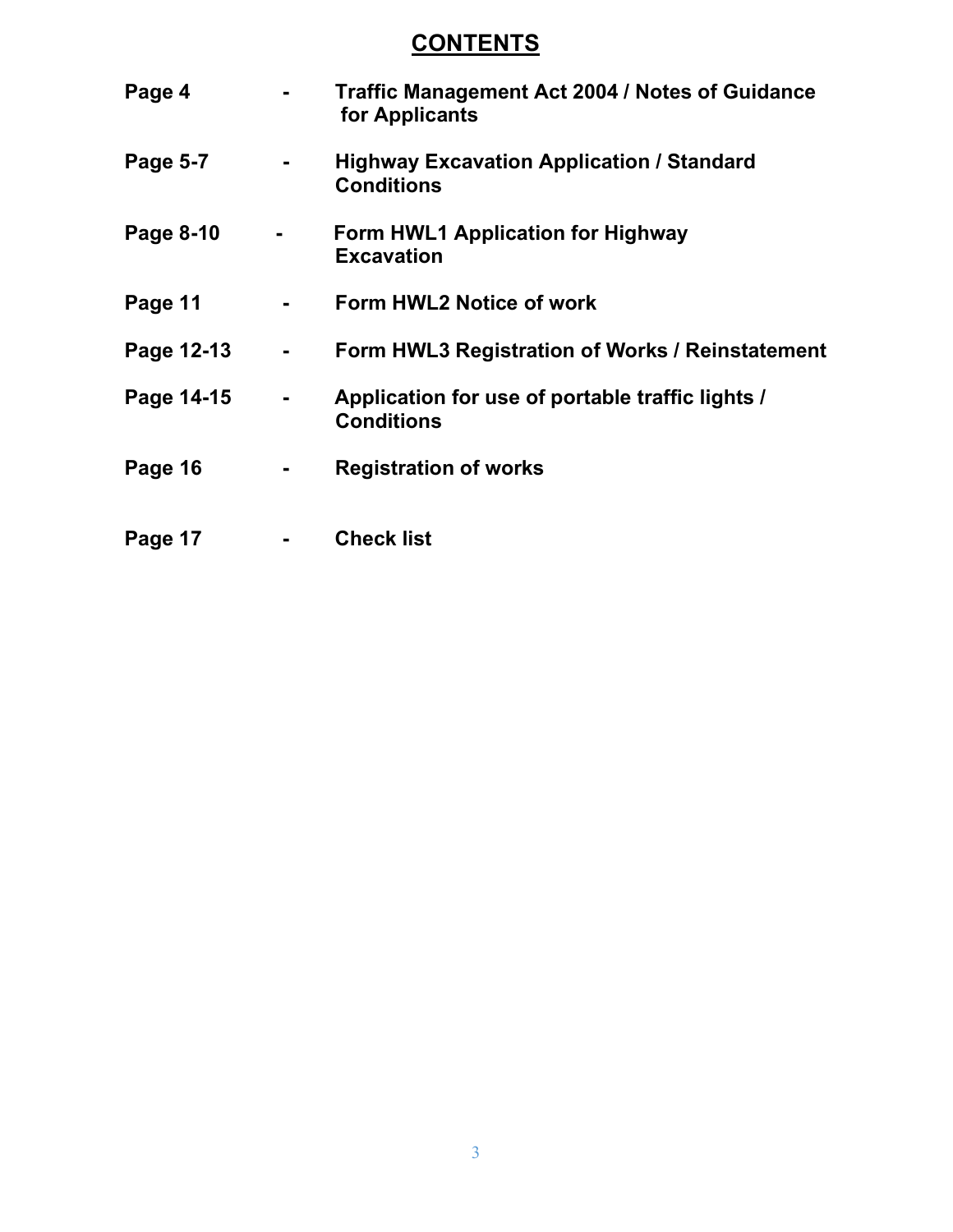# HIGHWAYS EXCAVATIONS – APPLICATION PACK

## s171 HIGHWAYS ACT 1980

### TRAFFIC MANAGEMENT ACT 2004

The Traffic Management Act was introduced in 2004 to tackle congestion and disruption on the road network. The Act places a duty on local traffic authorities to ensure the expeditious movement of traffic on their road network and those networks of surrounding authorities. The Act gives authorities additional tools to better manage parking policies, moving traffic enforcement and the coordination of all activities on the network, including street works.

This Act will take effect as of the 1st April 2008 and will change the noticing periods required for street works.

More in-depth information can be found at the Department for Transport Website http://www.dft.gov.uk/pgr/roads/tpm/tmaportal

#### NOTES FOR GUIDANCE FOR APPLICANTS

A person may with consent of the Highway Authority for a street which is highway maintainable at the public expense, make a temporary excavation.

 The issue of an application to make a temporary excavation in the highway does not authorise the applicant to interfere with apparatus already existing in the street. At all times access must be maintained to any apparatus within the highway.

It is the duty of a person who makes an excavation to comply with any directions given to him in writing by the Highways Authority with respect to the erection and maintenance of traffic signs in connection with the excavation.

Where a person makes an excavation in a street they shall;

- (a) Make sure the excavation is properly signed and guarded or fenced off and during the hours darkness to be properly lit
- (b) And when requested by the Highway Authority fill in the excavation, the excavation shall not remain in the street any longer than has been agreed by the applicant and the Highway Authority.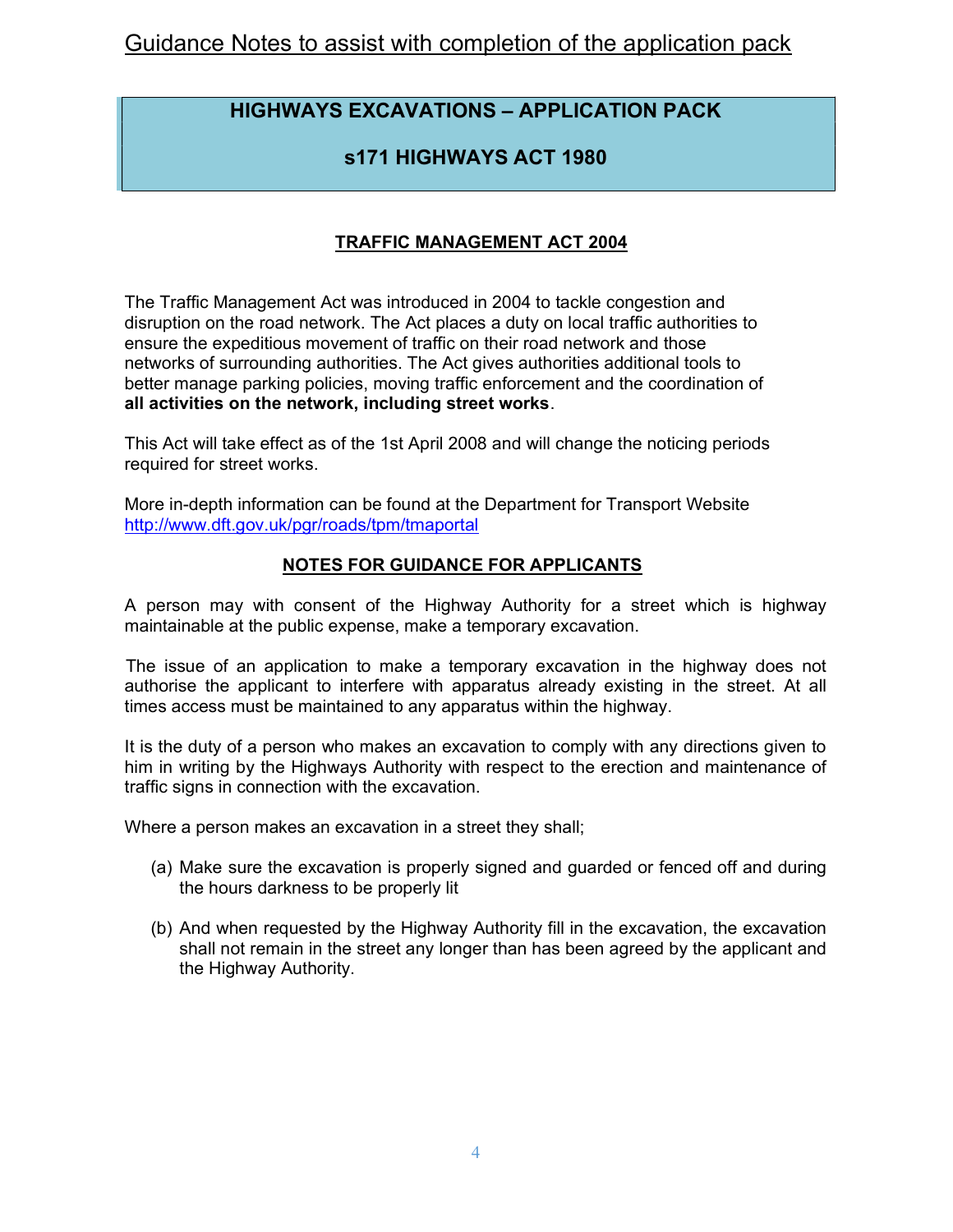# HIGHWAYS EXCAVATION APPLICATION / STANDARD CONDITIONS

The following must be received or the granting of the application may be delayed.

- a). **Completed Form HWL1** (Highways Excavation Application form);
- b) Application Fee is £233 per 7 days Payment in advance (cheques made payable to Newport City Council)

BAC's Payment details are: Santander UK Sort Code 09-07-20 Newport CC Collection Acc Acc no 05070406

> When making a BAC's Payment please state on the payment 'TT04530088201' S171

c) A scale plan (of Ordinance Survey standard) at 1:1250 or greater of the proposed location and depth of the relevant apparatus marked by a red broken line and a grid reference for the excavation site;

The following must be submitted in the first instance (copies will be kept on file for future application, whilst still valid)

- a) Proof of Public Liability Insurance This must provide a minimum of £10m cover which be valid at the time that the works are completed and not just when the application is made.
- b) Proof of Street Works Accreditation (Copy of both sides of Supervisor & Operatives SWQR cards). An accredited supervisor must supervise the work, and at least one accredited operative must be on site at all times when the works are in progress. N.B this cannot be the same person.

Please contact the Street Works Manager at Newport City Council for assistance if Traffic Lights or a Road Closure is required. Telephone number is 01633 210547.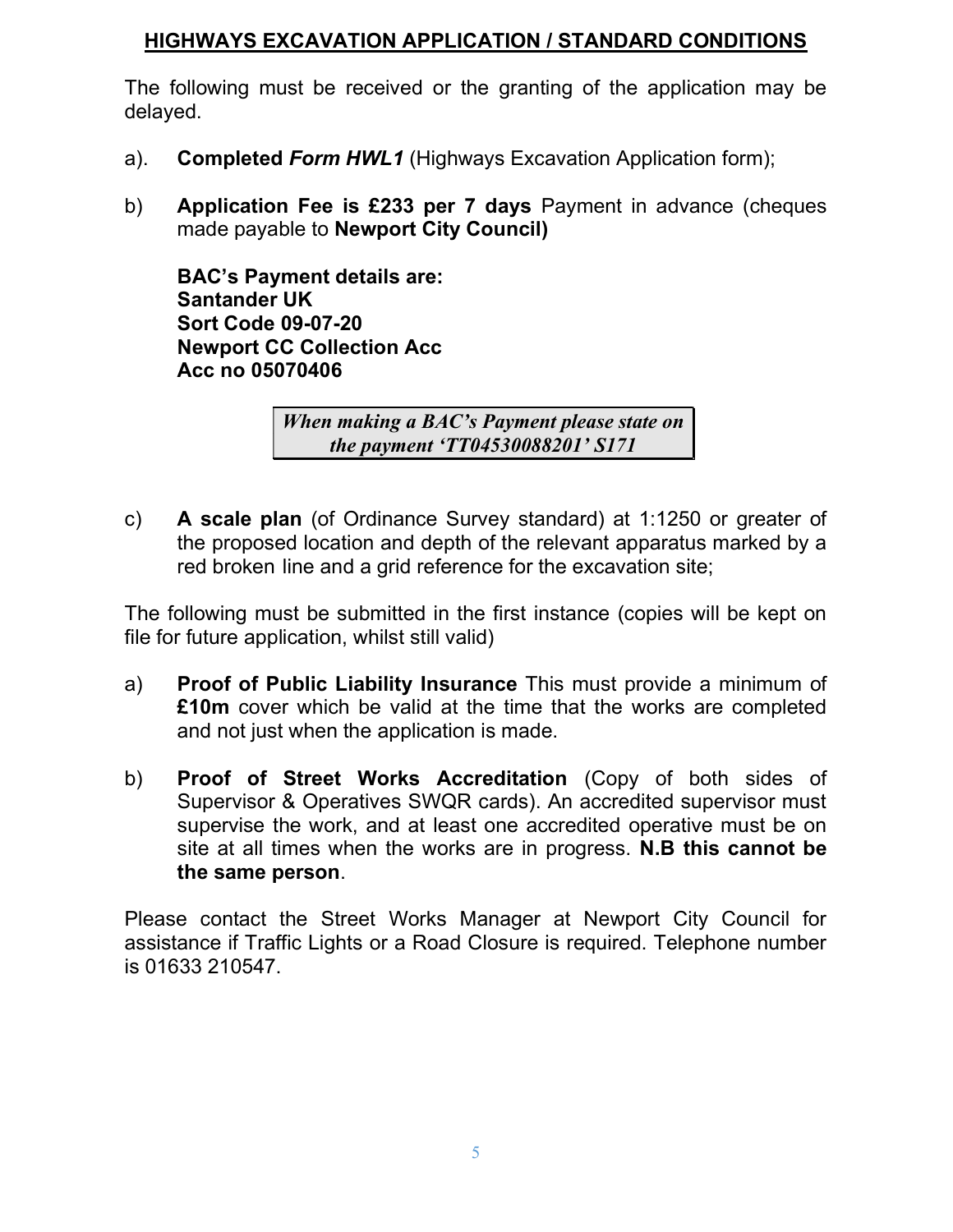The Applicant shall regulate the works so as to minimise obstruction to vehicular and pedestrian traffic and shall guard the works in accordance with Chapter 8 of the Traffic Signs Manual 2006 published by TSO and the Safety at Street Works and Road Works Code of Practice 2001 which gives specific guidelines on the safe signing, lighting and guarding of temporary works on the Highway, as required by Section 65 of the New Roads and Street Works Act, 1991.The works area shall be maintained and kept clean and tidy throughout the duration of the works.

The Applicant shall not interfere with any drain, culvert, gully, bridge, wall or other structure without the specific consent of the Highway Authority.

 Except in accordance with this application, no part of the highway may be closed, AT ANY TIME, without the consent of the Highway Authority.

 The Highway Authority shall serve notices to the Statutory Undertakers in accordance with the requirements of the New Roads and Street Works Act 1991 on behalf of the applicant. Except in the case of an emergency, such notices must be made at least twenty-five working days prior to the start of the works. The applicant shall be responsible for carrying out any works required by a Statutory Undertaker in their response to a notice, or subsequently to protect apparatus. Prior to the commencement of any works the applicant shall determine the precise location of any Statutory Undertakers plant. The applicant shall allow for the notification process when programming his works.

If there are no objections to the works (including those from Statutory Undertakers), the Highway Authority will issue the application. (Works shall not commence until this application is approved and issued). The application will only be valid for the dates approved by the applicant and Highway Authority.

In the event of the works being cancelled after the application form has been submitted an administration fee will still be charged to the applicant to cover Administrative costs.

Reinstatement of the works shall be in accordance with the specification provided by the Highway Authority. Any excavation shall be at least temporarily reinstated with bitumen macadam before removing any signing and barriers. No trench reinstatement is to be re-opened to highway users without at least a temporary bituminous layer being in place, which is flush with the level of the adjacent highway. Limestone is not permitted in the wearing course. Any temporary reinstatement shall be agreed with the Highway Authority.

Once the works are complete the area shall be left in a clean and tidy condition to the satisfaction of the Highway Authority.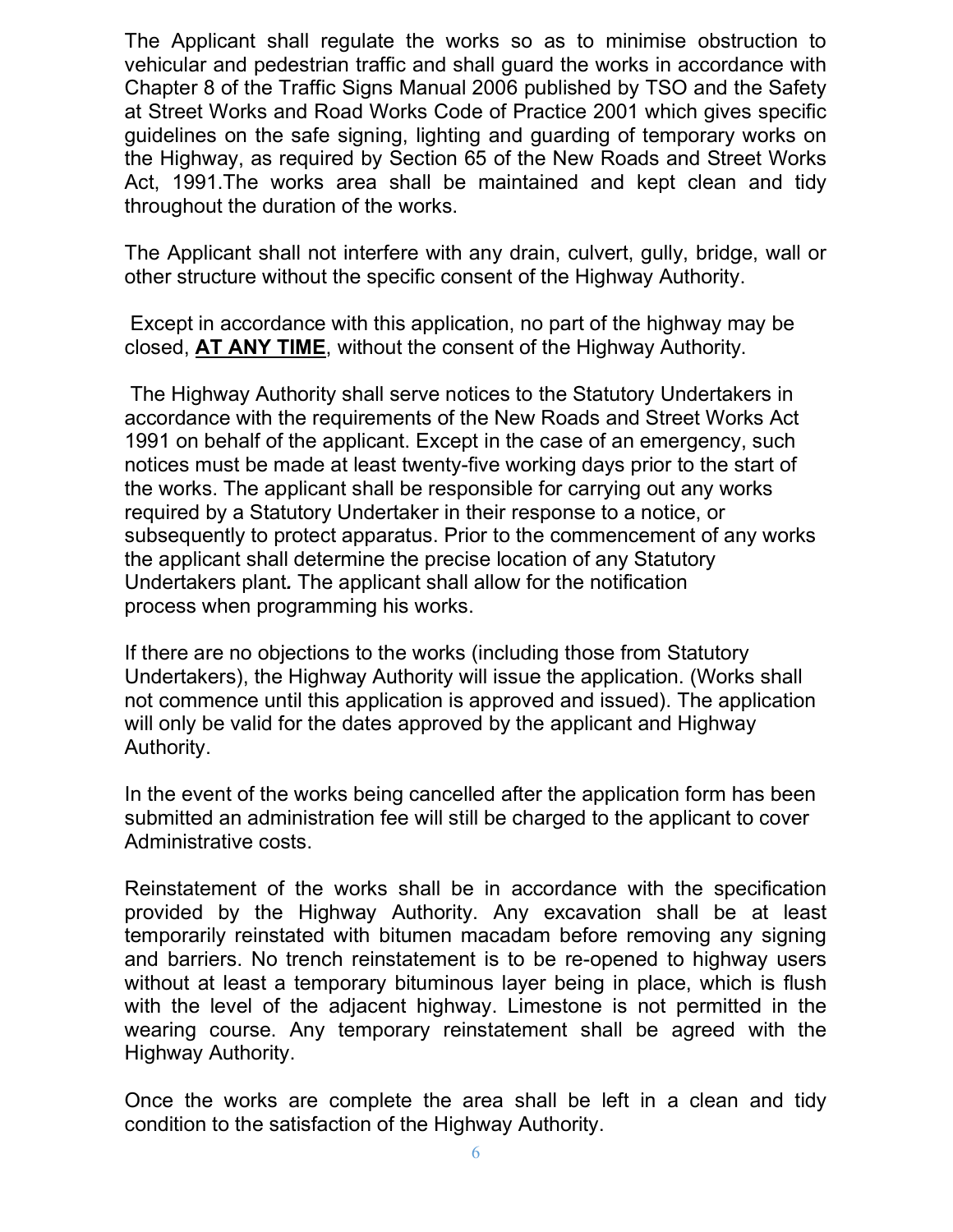Within five working days of completion of the works the Applicant shall give written notice to the Highway Authority. This shall be done by way of the **'Registration of Works' HWL3** provided in the application pack.

The date and time when the Highway Authority will resume responsibility for maintenance of the highway works, will normally be two years (three years for excavations greater than 1.5 meters) from the actual date of the completion of the works. Until the Highway Authority assume responsibility for maintenance of the works the Applicant shall be responsible for any claims arising from the work or any necessary maintenance works and associated costs. The Highway Authority shall determine any necessary works.

No works are to be undertaken in the highway before a licence has been granted.

Additional conditions may be applied to the application by the Street Works Manager or his representative as deemed necessary.

Any works necessary by the Highway Authority as a result of the failure of the applicant to comply with the conditions of the application shall be chargeable to the applicant. The applicant shall also be liable for any further inspections that may be necessary in the same manner as provided under Section 72 (2) of the New Roads & Street Works Act 1991.

Mae'r ffurflen hon ar gael yn Gymraeg, ffrormatau eraill ar gael ar gais / This form is available in Welsh, other formats available on request.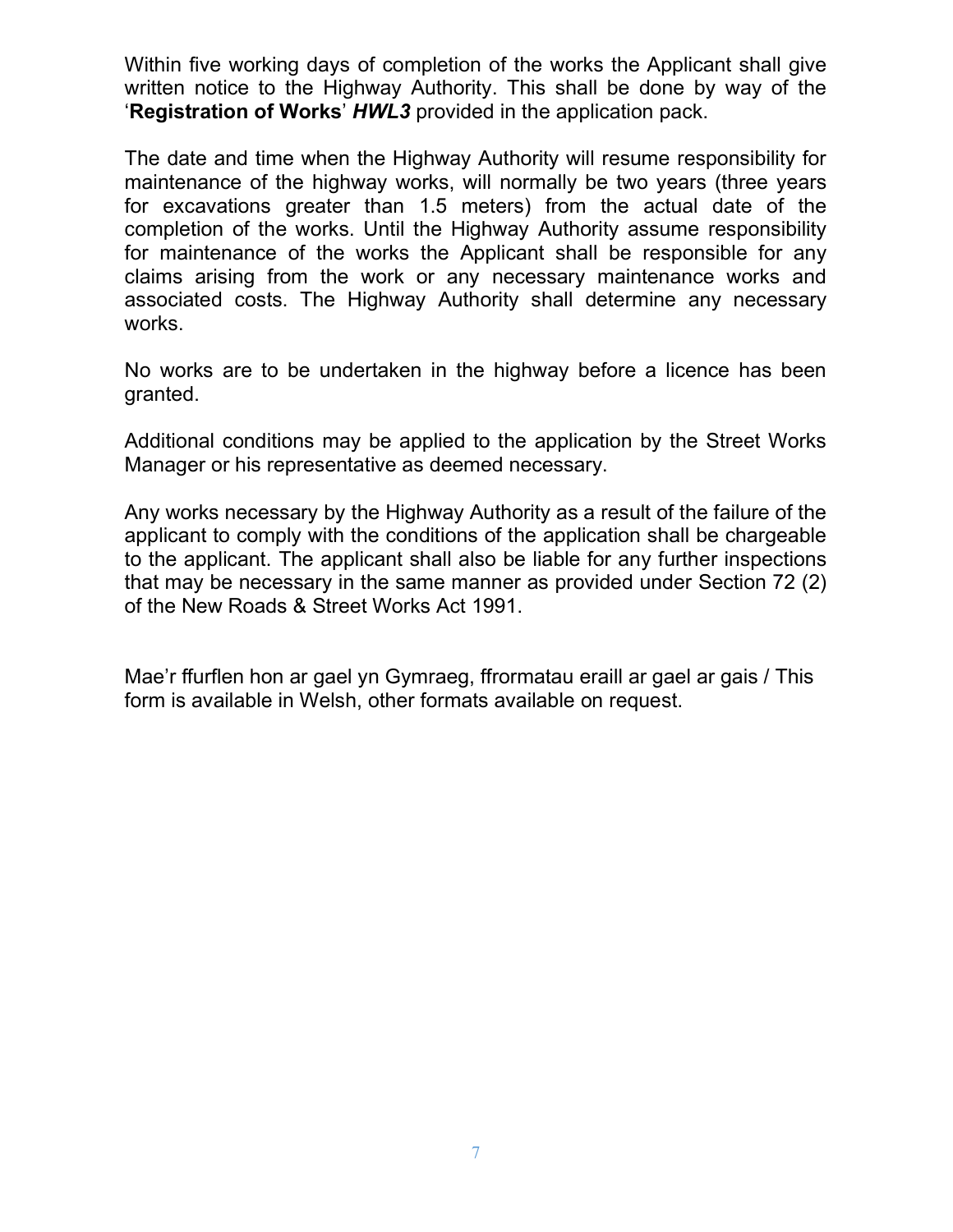HWL

 $\Gamma$ 

 $\frac{1}{2}$ (Office Use Only)

### NEWPORT CITY COUNCIL

#### APPLICATION FOR HIGHWAYS EXCAVATION

| Section 1. Details of person or company carrying out the excavation                                                                                                                                                                 |
|-------------------------------------------------------------------------------------------------------------------------------------------------------------------------------------------------------------------------------------|
| Name: <u>Name:</u> Name: Name: Name: Name: Name: Name: Name: Name: Name: Name: Name: Name: Name: Name: Name: Name: Name: Name: Name: Name: Name: Name: Name: Name: Name: Name: Name: Name: Name: Name: Name: Name: Name: Name: Name |
|                                                                                                                                                                                                                                     |
| Postcode: __________________________<br><u> 1989 - Johann Barnett, fransk politiker (d. 1989)</u>                                                                                                                                   |
| Tel: ______________________________                                                                                                                                                                                                 |
|                                                                                                                                                                                                                                     |
|                                                                                                                                                                                                                                     |
|                                                                                                                                                                                                                                     |
|                                                                                                                                                                                                                                     |
|                                                                                                                                                                                                                                     |
|                                                                                                                                                                                                                                     |
| Photo copies of Street Works accreditation required                                                                                                                                                                                 |
| <b>EMERGENCY CONTACT DETAILS (24 hour contact number)</b>                                                                                                                                                                           |
|                                                                                                                                                                                                                                     |
|                                                                                                                                                                                                                                     |

| Section 2. Precise Location of Proposed Work (Detailed plan to be submitted with<br>form. A scale plan of Ordinance Survey standard) at 1:1250)                                                                               |  |  |  |  |  |  |  |  |
|-------------------------------------------------------------------------------------------------------------------------------------------------------------------------------------------------------------------------------|--|--|--|--|--|--|--|--|
| Property Name/Number: \\contact \\contact \\contact \\contact \\contact \\contact \\contact \\contact \\contact \\contact \\contact \\contact \\contact \\contact \\contact \\contact \\contact \\contact \\contact \\contact |  |  |  |  |  |  |  |  |
|                                                                                                                                                                                                                               |  |  |  |  |  |  |  |  |
|                                                                                                                                                                                                                               |  |  |  |  |  |  |  |  |
|                                                                                                                                                                                                                               |  |  |  |  |  |  |  |  |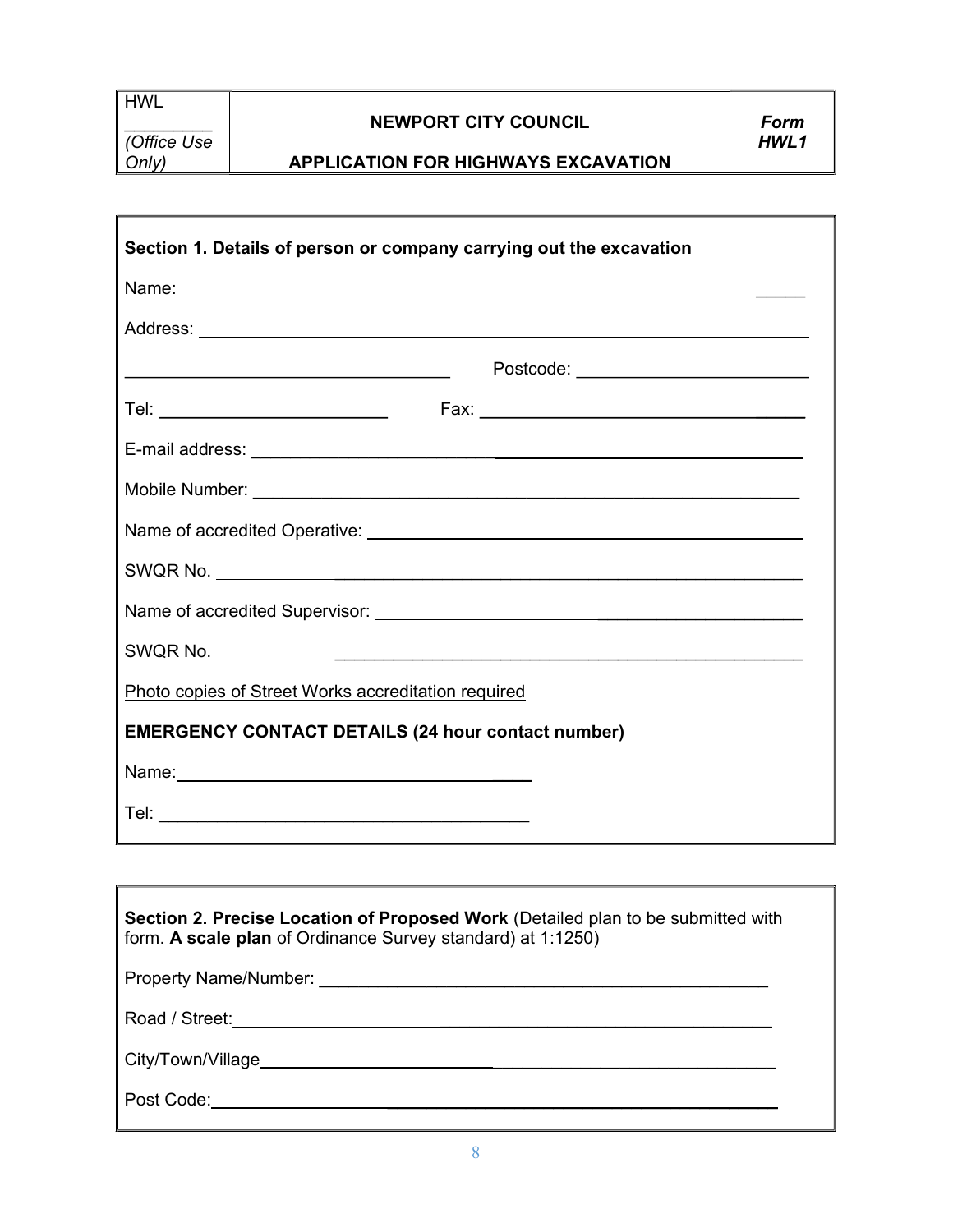| Section 3. Timings of works, traffic control                                       |                                           |                           |  |  |  |  |  |  |  |
|------------------------------------------------------------------------------------|-------------------------------------------|---------------------------|--|--|--|--|--|--|--|
| Tick boxes where necessary)                                                        |                                           |                           |  |  |  |  |  |  |  |
| Day Time $\Box$<br>Night Time<br>Restricted<br>Proposed Hours of Working           |                                           |                           |  |  |  |  |  |  |  |
| Over 1.5m $\Box$ No Excavation<br>Up to 1.5m $\Box$<br>Average Depth of excavation |                                           |                           |  |  |  |  |  |  |  |
| <b>Proposed Traffic Control</b>                                                    | Road Closure* L<br>Temp. Traffic Signals* |                           |  |  |  |  |  |  |  |
|                                                                                    | Stop/Go Boards □<br><b>Priority Flow</b>  | None                      |  |  |  |  |  |  |  |
| Please see guidance notes. These will need to be applied for separately            |                                           |                           |  |  |  |  |  |  |  |
| Work lies within:<br>Verge                                                         | Footway                                   | Carriageway $\Box$<br>All |  |  |  |  |  |  |  |

Description of works (including estimated length and width):

| <b>Section 4. Insurance</b> Public Liability Insurance of a minimum of £10 million must be<br>provided up to the completion of the permanent reinstatement. |  |  |  |  |  |  |  |  |
|-------------------------------------------------------------------------------------------------------------------------------------------------------------|--|--|--|--|--|--|--|--|
| Photocopy of insurance certificate required                                                                                                                 |  |  |  |  |  |  |  |  |
|                                                                                                                                                             |  |  |  |  |  |  |  |  |
|                                                                                                                                                             |  |  |  |  |  |  |  |  |
|                                                                                                                                                             |  |  |  |  |  |  |  |  |
|                                                                                                                                                             |  |  |  |  |  |  |  |  |
|                                                                                                                                                             |  |  |  |  |  |  |  |  |
|                                                                                                                                                             |  |  |  |  |  |  |  |  |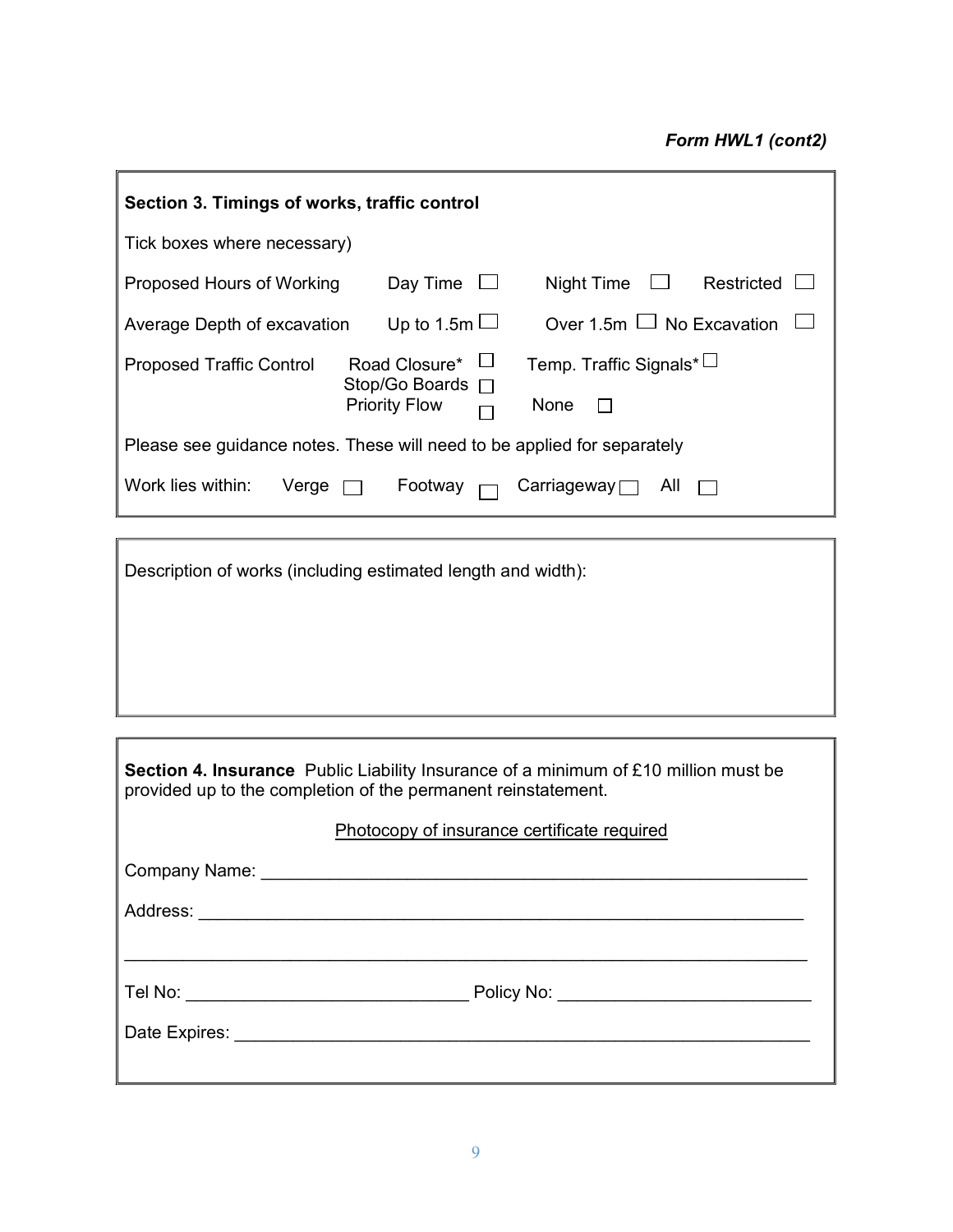#### Section 5. Declaration of applicant

I confirm that the foregoing details are correct, and acknowledge that the works referred to above must be conducted in accordance with the requirements of s171 of the Highways Act 1980 and Traffic Management Act 2004, associated legislation, together with any other conditions imposed by the Highway Authority in the relevant application, which includes my duty to secure that the work is supervised by an accredited supervisor.

I confirm that all reasonably practicable steps have been taken to ensure that other owners of apparatus likely to be affected by these works have been contacted and where necessary location of apparatus identified. N.B It is recommended that the results of any enquires are no older than 1 month.

I acknowledge the statutory need for me to pay the prescribed inspection fees which will be imposed by the Highway Authority, including any defect inspection fees and the cost of any necessary remedial works conducted by the Highway Authority during the guarantee period.

I also acknowledge that the licence is granted on the condition that I will indemnify the Highway Authority against any claim in respect of injury, damage or loss arising out of :

The execution by any person of any works authorised by the application.

I also acknowledge that I have read and understand the Notes for Guidance and Standard Conditions as attached (NB further specific conditions may be imposed at the time of granting the licence).

| Signed:             | Date: |
|---------------------|-------|
| Printed (Name):     |       |
| In the capacity of: |       |

#### IMPORTANT

All communications relating to this application should be addressed to:

| <b>Newport City Council,</b> |
|------------------------------|
| <b>City Services,</b>        |
| <b>Street Works Team,</b>    |
| <b>Civic Centre,</b>         |
| Godfrey Road,                |
| <b>Newport</b>               |
| <b>NP20 4UR</b>              |

Email address: street.works@newport.gov.uk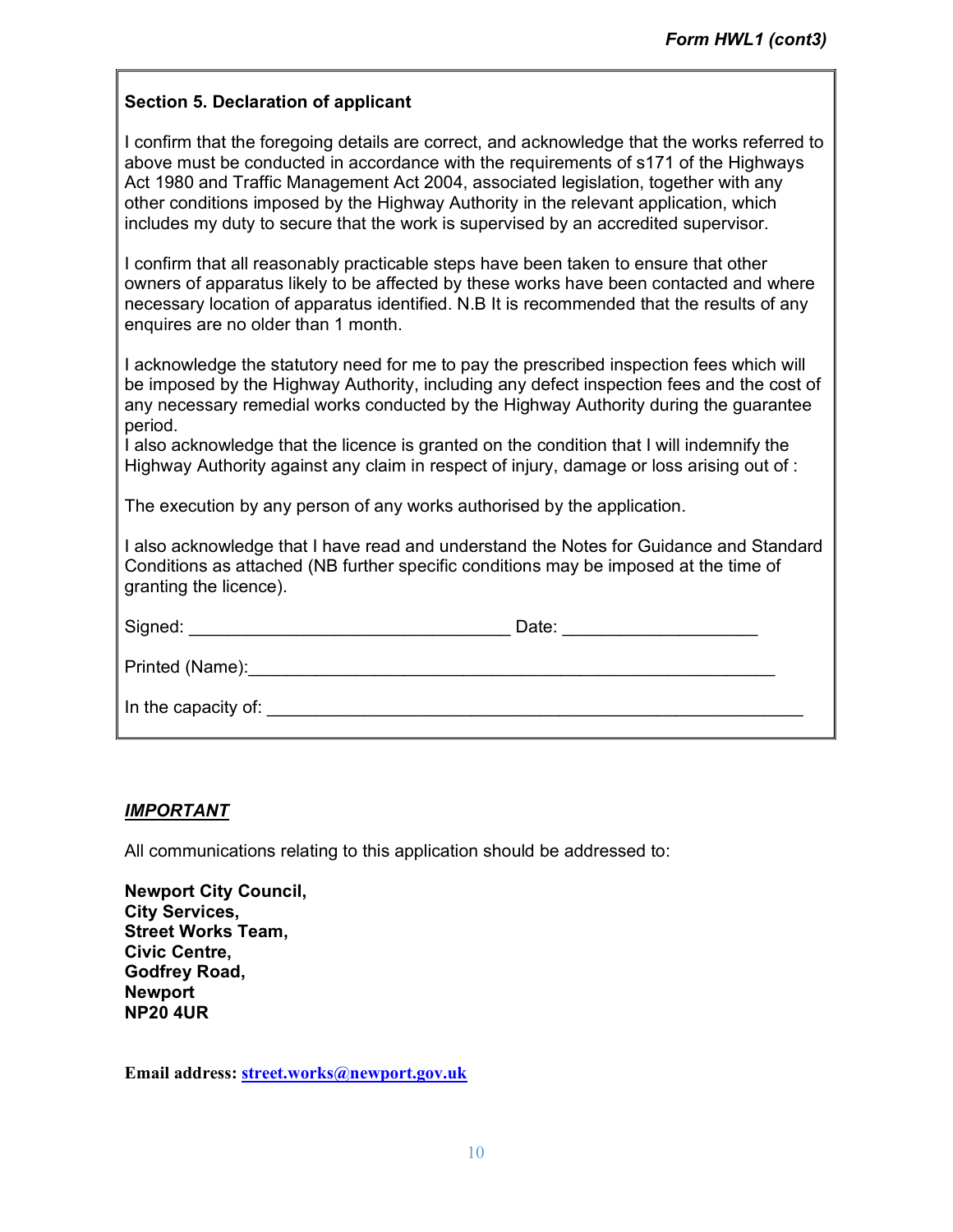|                                                                                                                                                                                              |  |             | <b>s171 HIGHWAYS ACT 1980</b><br><b>Form</b><br><b>NOTICE OF WORKS</b><br>HWL <sub>2</sub> |                                                                                                                                                |        |  |  |  |  |
|----------------------------------------------------------------------------------------------------------------------------------------------------------------------------------------------|--|-------------|--------------------------------------------------------------------------------------------|------------------------------------------------------------------------------------------------------------------------------------------------|--------|--|--|--|--|
| To<br><b>Newport City Council,</b><br><b>Street Works Section,</b><br>Street scene,<br><b>Civic Centre,</b><br>Godfrey Road,<br><b>Newport</b><br><b>NP20 4UR</b>                            |  | From<br>Fax |                                                                                            |                                                                                                                                                |        |  |  |  |  |
| <b>Expected Start Date</b>                                                                                                                                                                   |  |             |                                                                                            | Expected<br><b>Completion Date</b>                                                                                                             |        |  |  |  |  |
| Is Special Engineering Difficulty<br>involved?                                                                                                                                               |  | Yes/No      | If Yes                                                                                     | Has the relevant Authority<br>Approved the Works (e.g.<br>any 106 agreement that<br>may be applicable for<br>Welsh Water sewer<br>connections) | Yes/No |  |  |  |  |
| <b>LOCATION</b><br><b>Description or</b><br><b>House Name or Number</b><br><b>Street Name</b><br><b>Local Area Name</b><br><b>Town</b><br><b>OS</b><br><b>Postcode</b><br>Grid<br><b>Ref</b> |  |             |                                                                                            |                                                                                                                                                |        |  |  |  |  |
| works, Traffic Management etc.)                                                                                                                                                              |  |             |                                                                                            | <b>DESCRIPTION OF WORKS</b> (including Construction Methods, Estimated length and width of                                                     |        |  |  |  |  |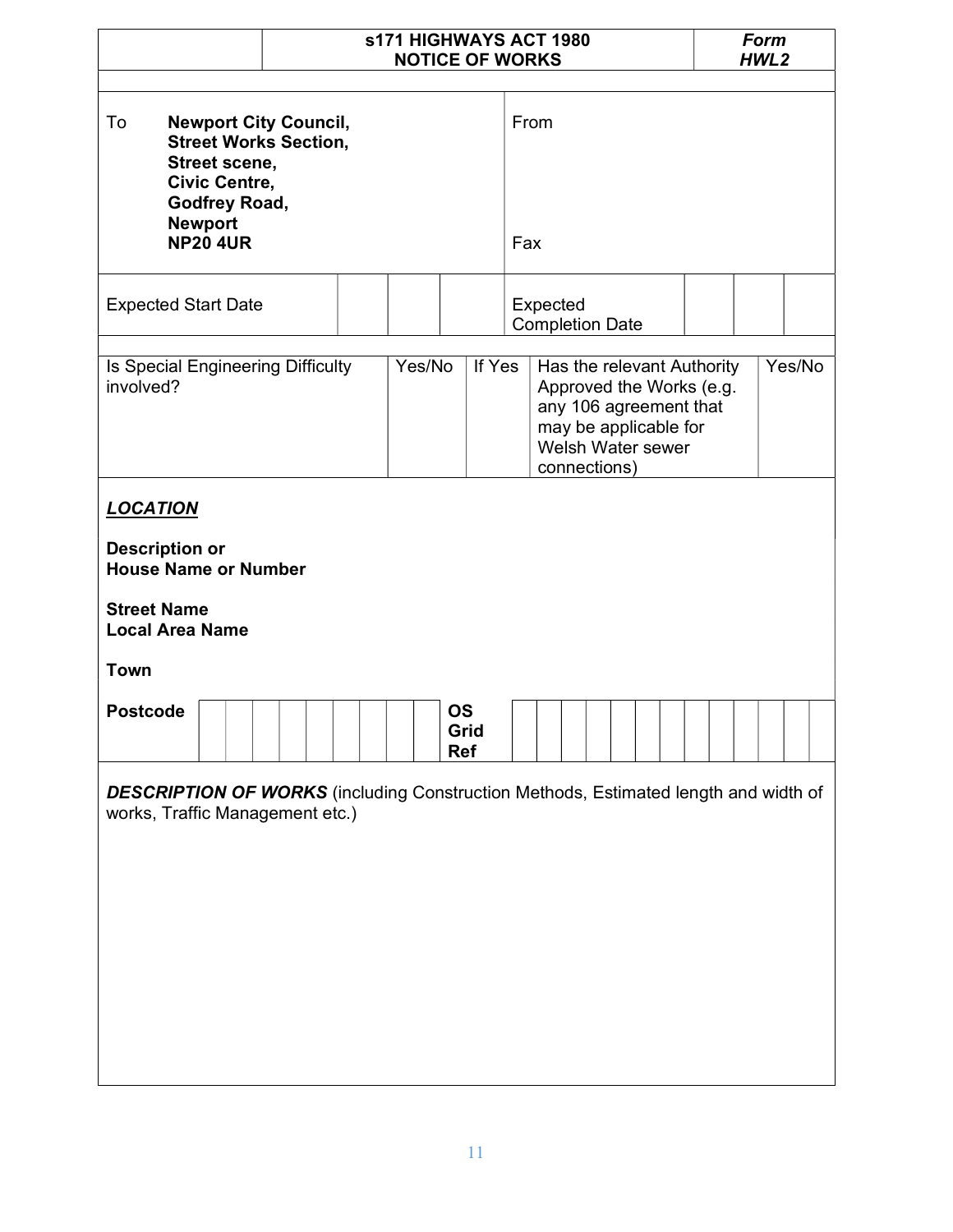|                                                                                                                                                            |                                                                                                                                                                                    | <b>S171 HIGHWAYS ACT 1980</b><br><b>REGISTRATION OF WORKS / REINSTATEMENT</b> |  |  |                                      |             |      |                                                                                                          |            |                          | <b>Form</b><br>HWL3 |   |                     |  |   |  |  |
|------------------------------------------------------------------------------------------------------------------------------------------------------------|------------------------------------------------------------------------------------------------------------------------------------------------------------------------------------|-------------------------------------------------------------------------------|--|--|--------------------------------------|-------------|------|----------------------------------------------------------------------------------------------------------|------------|--------------------------|---------------------|---|---------------------|--|---|--|--|
|                                                                                                                                                            | Reference (Office Use Only)                                                                                                                                                        |                                                                               |  |  |                                      |             |      |                                                                                                          | <b>HWL</b> |                          |                     |   |                     |  |   |  |  |
| To<br><b>Newport City Council,</b><br><b>Street Works Section,</b><br>Street scene,<br>Civic Centre,<br>Godfrey Road,<br><b>Newport</b><br><b>NP20 4UR</b> |                                                                                                                                                                                    |                                                                               |  |  |                                      | From<br>Fax |      |                                                                                                          |            |                          |                     |   |                     |  |   |  |  |
| <b>Actual Start Date</b>                                                                                                                                   |                                                                                                                                                                                    |                                                                               |  |  |                                      |             | Date |                                                                                                          |            | <b>Actual Completion</b> |                     |   |                     |  |   |  |  |
| <b>Town</b>                                                                                                                                                | <b>Description or</b><br><b>House Name or Number</b><br><b>Street Name</b><br><b>Local Area Name</b><br><b>OS</b><br><b>Postcode</b><br>Grid<br>Ref<br><b>DESCRIPTION OF WORKS</b> |                                                                               |  |  |                                      |             |      |                                                                                                          |            |                          |                     |   |                     |  |   |  |  |
|                                                                                                                                                            | <b>REINSTATEMENT</b><br><b>Closing</b><br><b>Works Complete</b><br><b>Dimensions</b><br>Location<br><b>Dates</b>                                                                   |                                                                               |  |  |                                      |             |      |                                                                                                          |            |                          |                     |   |                     |  |   |  |  |
| Item                                                                                                                                                       |                                                                                                                                                                                    |                                                                               |  |  | <b>Width</b><br>Length<br>(m)<br>(m) |             |      | Carriageway<br><b>Excavation</b><br>/ Footway<br>depth over<br>or Verge <sup>*</sup><br>1.5 <sub>m</sub> |            | Interim<br>D<br>M        |                     | Υ | Permanent<br>D<br>M |  | Y |  |  |
| 1                                                                                                                                                          |                                                                                                                                                                                    |                                                                               |  |  |                                      |             |      |                                                                                                          |            |                          |                     |   |                     |  |   |  |  |
| $\overline{\mathbf{2}}$<br>$\overline{\mathbf{3}}$                                                                                                         |                                                                                                                                                                                    |                                                                               |  |  |                                      |             |      |                                                                                                          |            |                          |                     |   |                     |  |   |  |  |
| $\overline{\mathbf{4}}$                                                                                                                                    |                                                                                                                                                                                    |                                                                               |  |  |                                      |             |      |                                                                                                          |            |                          |                     |   |                     |  |   |  |  |
| 5                                                                                                                                                          |                                                                                                                                                                                    |                                                                               |  |  |                                      |             |      |                                                                                                          |            |                          |                     |   |                     |  |   |  |  |
| $6\phantom{a}$                                                                                                                                             |                                                                                                                                                                                    |                                                                               |  |  |                                      |             |      |                                                                                                          |            |                          |                     |   |                     |  |   |  |  |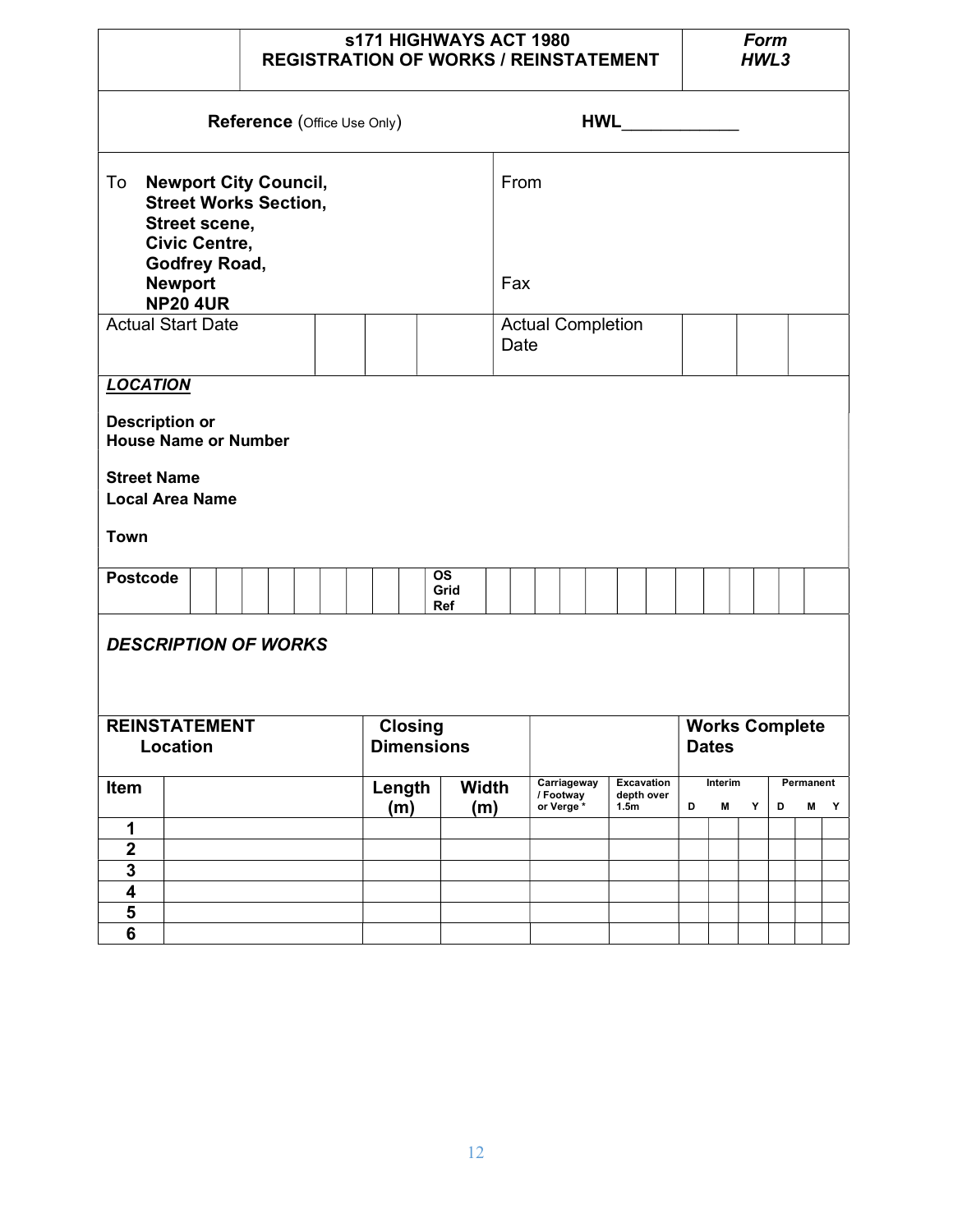\*If the reinstatement is in more than one part of the highway, please give the dimensions for each part

Sketch of location – Including measurements to fixed objects (use separate sheet if necessary)

#### PLEASE PROVIDE A COPY OF THE QUARRY TICKETS FOR ANY MATERIAL USED IN THE REINSTATEMENT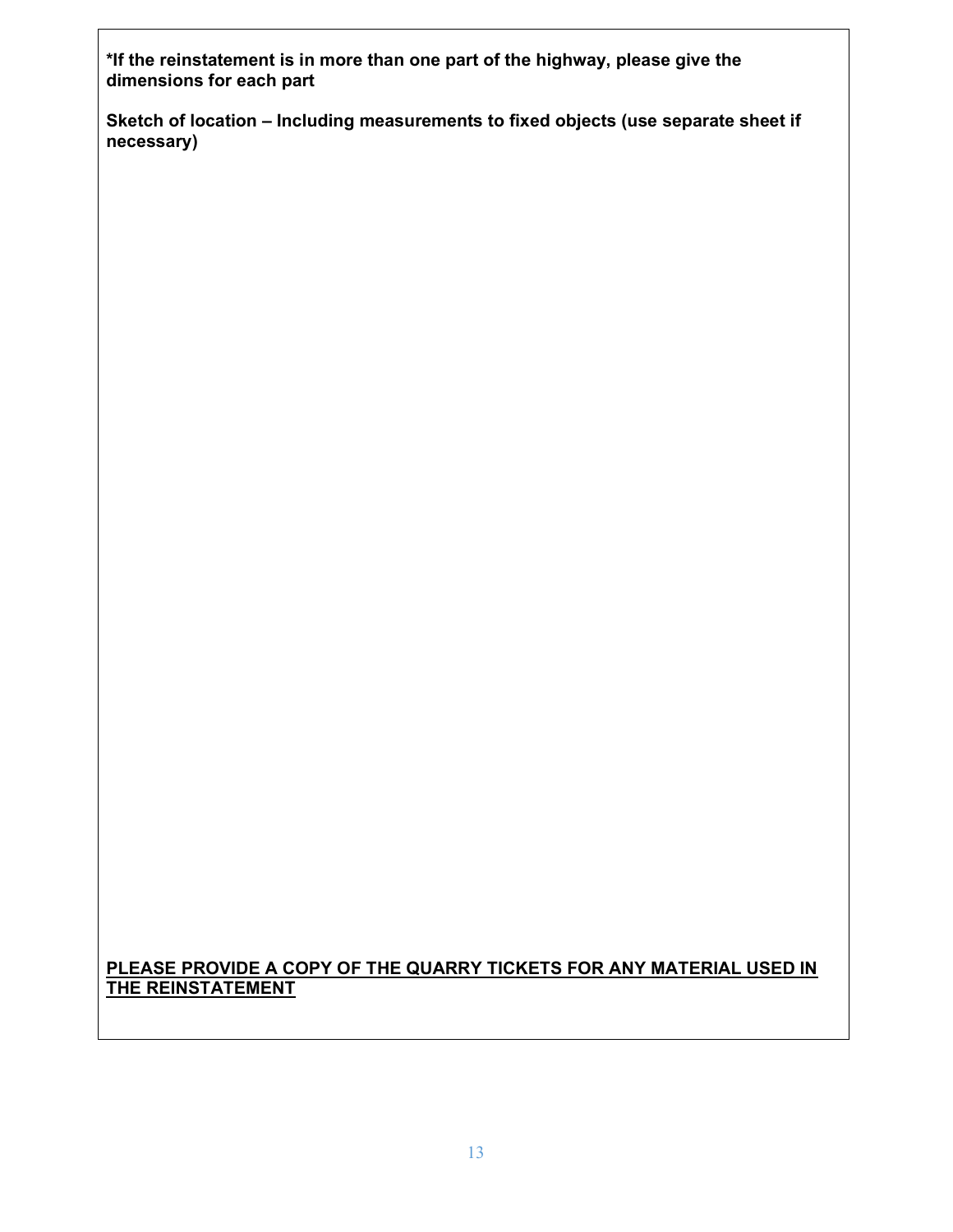#### APPLICATION FOR THE USE OF PORTABLE TRAFFIC LIGHTS THE TRAFFIC SIGNS REGULATIONS AND GENERAL DIRECTIONS 1994 No: 1519

| (Please Tick)                             |                                         |  |                                                          |           |                                                                              |  |                                                                                                             |  |  |  |  |
|-------------------------------------------|-----------------------------------------|--|----------------------------------------------------------|-----------|------------------------------------------------------------------------------|--|-------------------------------------------------------------------------------------------------------------|--|--|--|--|
| APPLICATION FOR MULTIPHASE SIGNAL CONTROL |                                         |  |                                                          |           |                                                                              |  |                                                                                                             |  |  |  |  |
|                                           |                                         |  | Our Ref:                                                 |           |                                                                              |  |                                                                                                             |  |  |  |  |
|                                           | NOTIFICATION FOR TWO WAY SIGNAL CONTROL |  | H/Way                                                    |           |                                                                              |  |                                                                                                             |  |  |  |  |
|                                           |                                         |  | Auth:                                                    |           |                                                                              |  |                                                                                                             |  |  |  |  |
|                                           |                                         |  | Notice No:                                               |           |                                                                              |  |                                                                                                             |  |  |  |  |
|                                           |                                         |  |                                                          |           |                                                                              |  | Name of                                                                                                     |  |  |  |  |
| From:                                     |                                         |  |                                                          |           |                                                                              |  | Contact:<br>Tel:                                                                                            |  |  |  |  |
|                                           |                                         |  |                                                          |           |                                                                              |  |                                                                                                             |  |  |  |  |
|                                           |                                         |  |                                                          |           |                                                                              |  | Fax:                                                                                                        |  |  |  |  |
|                                           |                                         |  |                                                          |           |                                                                              |  | Out of                                                                                                      |  |  |  |  |
|                                           |                                         |  |                                                          |           |                                                                              |  | Hours<br>Contact:                                                                                           |  |  |  |  |
|                                           |                                         |  |                                                          |           |                                                                              |  |                                                                                                             |  |  |  |  |
| Client:                                   |                                         |  |                                                          |           |                                                                              |  | Tel:                                                                                                        |  |  |  |  |
|                                           |                                         |  |                                                          |           |                                                                              |  |                                                                                                             |  |  |  |  |
|                                           | Emergency/Urgent -                      |  | Major $-$                                                |           | Standard-                                                                    |  | Minor-                                                                                                      |  |  |  |  |
|                                           | 2hrs                                    |  | 1 Month                                                  |           | 10 Days                                                                      |  | 3 Days                                                                                                      |  |  |  |  |
| <b>Start</b><br>Date:                     |                                         |  |                                                          |           | Finish Date:                                                                 |  |                                                                                                             |  |  |  |  |
| Location of Works:                        |                                         |  |                                                          |           |                                                                              |  |                                                                                                             |  |  |  |  |
|                                           |                                         |  |                                                          |           |                                                                              |  |                                                                                                             |  |  |  |  |
| Road                                      |                                         |  | O.S Grid Ref:                                            |           |                                                                              |  | Does Site Contain a Junction? YES / NO                                                                      |  |  |  |  |
| No:                                       |                                         |  |                                                          |           |                                                                              |  |                                                                                                             |  |  |  |  |
|                                           |                                         |  |                                                          |           | Traffic Sensitive Route? YES / NO (If YES Please Refer to Highway Authority) |  |                                                                                                             |  |  |  |  |
|                                           |                                         |  | Is site near existing Traffic Signal/ Crossing? YES / NO |           |                                                                              |  |                                                                                                             |  |  |  |  |
|                                           |                                         |  | Do signal lights require switching off? YES / NO         |           |                                                                              |  |                                                                                                             |  |  |  |  |
| Purpose of Works:                         |                                         |  |                                                          |           |                                                                              |  |                                                                                                             |  |  |  |  |
| Hours of Operation:                       |                                         |  |                                                          | <b>TO</b> |                                                                              |  | 24 Hours Operation YES / NO                                                                                 |  |  |  |  |
|                                           |                                         |  |                                                          |           |                                                                              |  | THE FOLLOWING ADDITIONAL INFORMATION IS REQUIRED FOR MULTIPHASE OPERATIONAL APPROVAL                        |  |  |  |  |
|                                           | Multiphase Timings?                     |  |                                                          |           |                                                                              |  | Pedestrian Facilities Provided YES / NO                                                                     |  |  |  |  |
|                                           | <b>Residual Road Widths:</b>            |  |                                                          |           | Number of Signal Heads                                                       |  |                                                                                                             |  |  |  |  |
|                                           |                                         |  |                                                          |           |                                                                              |  |                                                                                                             |  |  |  |  |
|                                           |                                         |  |                                                          |           |                                                                              |  | 4 COPIES OF SITE PLANS, LOCATION PLANS SHOWING POSITION OF SIGNAL HEADS                                     |  |  |  |  |
| DECLARATION:                              |                                         |  |                                                          |           |                                                                              |  |                                                                                                             |  |  |  |  |
|                                           |                                         |  |                                                          |           |                                                                              |  | I/WE hereby certify that the portable traffic signal used will be a type which is currently approved by the |  |  |  |  |
|                                           |                                         |  |                                                          |           | Department of Transport and Welsh Assembly Government Directives:            |  |                                                                                                             |  |  |  |  |
| Signature:                                |                                         |  | Name:                                                    |           |                                                                              |  | Date:                                                                                                       |  |  |  |  |
| APPROVED BY:                              |                                         |  |                                                          |           |                                                                              |  |                                                                                                             |  |  |  |  |

DATE: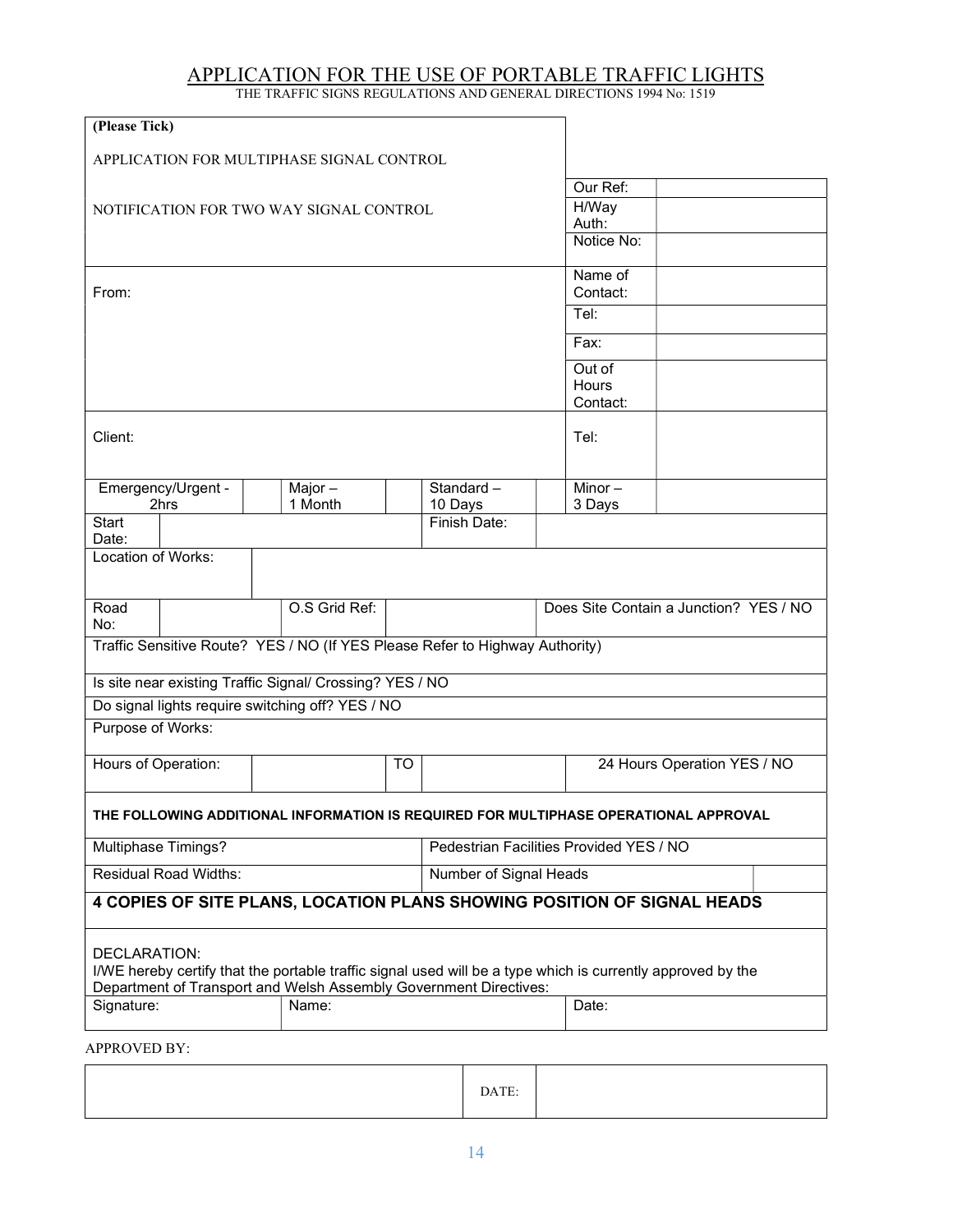#### Conditions relating to the portable traffic signals application

The Traffic Signs Regulations and General Directions 2002 SI 3113 permit the use of portable traffic signals in accordance with regulation 35 provided that:

The equipment is type approved

The equipment is capable of working vehicle actuated.

The site involves simple shuttle working with no junctions in the controlled length.

The Highway Authority or Agent Authority is notified when signal control is used.

Safety at Street Works and Road Works a code of practice issued under The New Roads and Street works Act Section 65.3

All signals to be provided, installed, maintained and removed on site in accordance with Chapter 8, safety at Street works and Road Works COP and Temporary Traffic Management on High Speed Roads.

#### General Conditions

Portable traffic signals used to control junctions (i.e. more than simple shuttle working) or heavy plant crossings require that the Highway Authority issues specific site approval.

All signage to conform with "Chapter 8" and the "Safety at Street works code of practice".

All portable traffic signals to be operated in accordance with DFT booklet "An Introduction to the use of Vehicle Actuated Portable Traffic Signals". Manual control for fixed time operation shall only be used with the written consent of the Highway Authority.

All Highway users within the area of traffic control will be advised of the intended dates of use of portable traffic signals by the applicant.

Provide details of Site Plans and Location Plans showing position of the signal heads & timings per link.

#### Setting up Site

All appropriate advance warning signs, in accordance with the requirement of chapter 8 of the Traffic Signs Manual, to be established prior to positioning of the signals.

The maximum distance between portable traffic signals must not exceed 300m. The signals are to be set up to allow working space only and are not to include for parking for non-essential site vehicles.

Portable traffic signals are set up with time settings as a function of site length. The period of use and the controlled shuttle working length to be kept to an absolute minimum. Signals must operate vehicle actuated unless alternative agreed in writing.

When the switching off any permanent signals is required, the promoter must contact the Highway Authority in advance a minimum of 2 weeks notice is required so the necessary arrangements can be made. This procedure carries a charge as set out in the Fees and Charges approved by Newport City Council October 2008:

"Switching off/on for Utility and Third Party requirements: Monday – Friday 08.00 – 18.00 - £440 Total for turning off & on Monday – Friday 18.00 – 08.00 - £520 Total for turning off & on Weekend/Bank Holidays - £520 Total for turning off & on

If the site cannot be set out as planned the promoter must immediately contact the Highway Authority to discuss.

#### Environmental considerations

In built up or residential areas, connection of signals to mains power supply may be preferable. The Electricity Supplier must be consulted and may levy a charge for supply. Where ever possible the use of radio controlled battery operated traffic lights must be used.

All generators must meet the requirements of the Environmental Protection Act 1990 c43.

#### **Maintenance**

The signal supplier / hirer must provide and display on the equipment on site the call-out number for maintenance, response to be within two hours.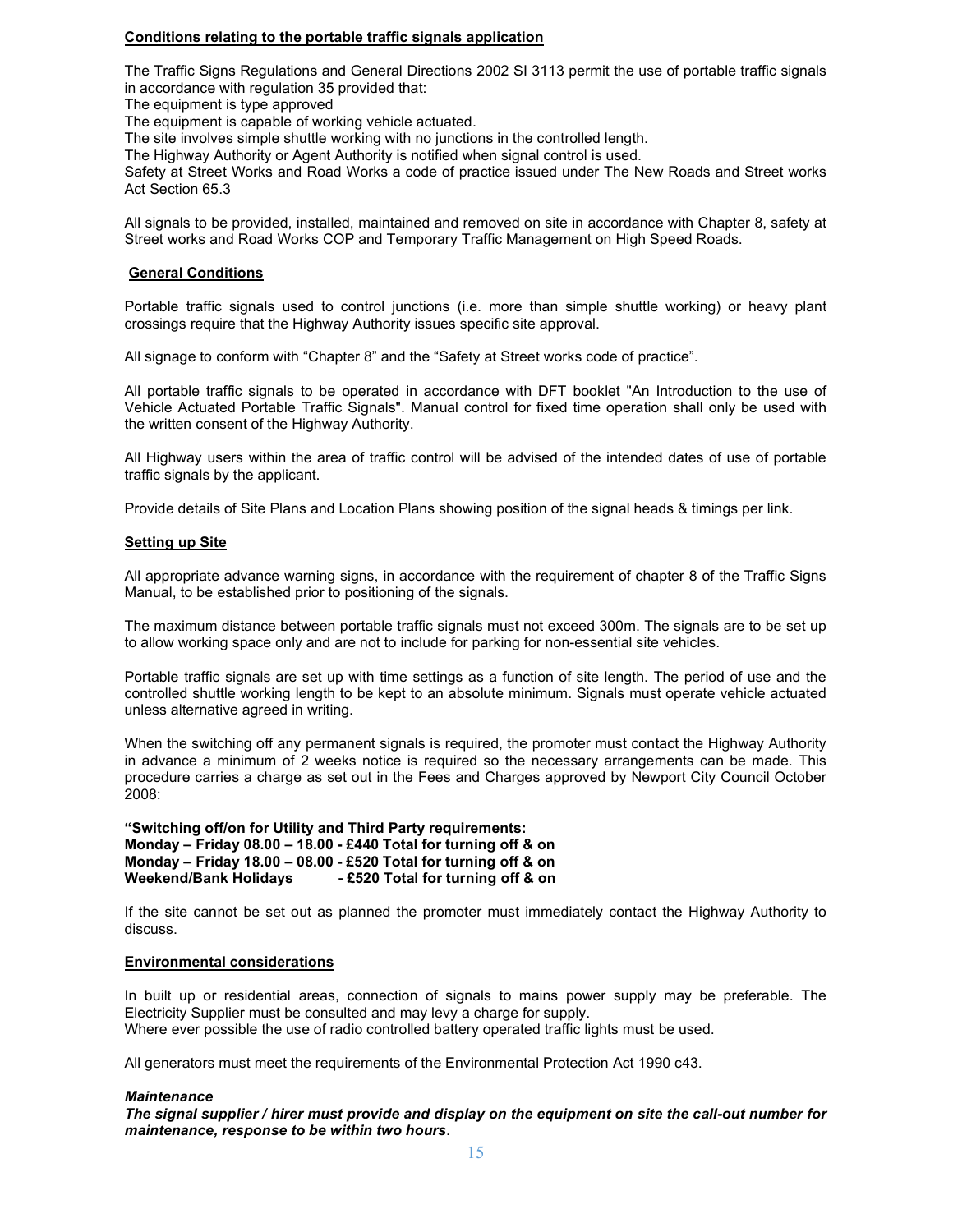#### REGISTRATION OF WORKS

The Applicant must complete and submit Form HWL3 giving details of any reinstatement to the Street Works Authority within TEN WORKING DAYS of the completion of the works and clearing the site. A detailed drawing to Scale 1/1250 showing the actual depth of the apparatus, and its locations measured against fixed objects/structures should also be submitted (Interim reinstatements must be made permanent within 6 months and during that time must perform to the same standards as a permanent reinstatement).

#### Please attach a copy of the quarry tickets for any material used in the reinstatement.

#### STATUTORY UNDERTAKERS PLANT ENQUIRIES

In order to comply with Section 69 of the New Roads and Street Works Act 1991, notification must be circulated to all Statutory Undertakers to identify whether the proposed works will affect their apparatus.

#### The applicant will undertake this circulation.

The Main Statutory Undertakers operating in Newport are:

- Dwr Cymru Welsh Water
- Western Power Distribution (Electricity)
- Wales and West Utilities (Gas)
- Virgin Media
- British Telecom
- City Fibre
- Concept Solutions
- Vodafone
- CM Utilities
- Street Lighting Section, Streetscene, Newport City Council

The applicant should contact any other utilities or relevant authorities they are aware have apparatus in the street.